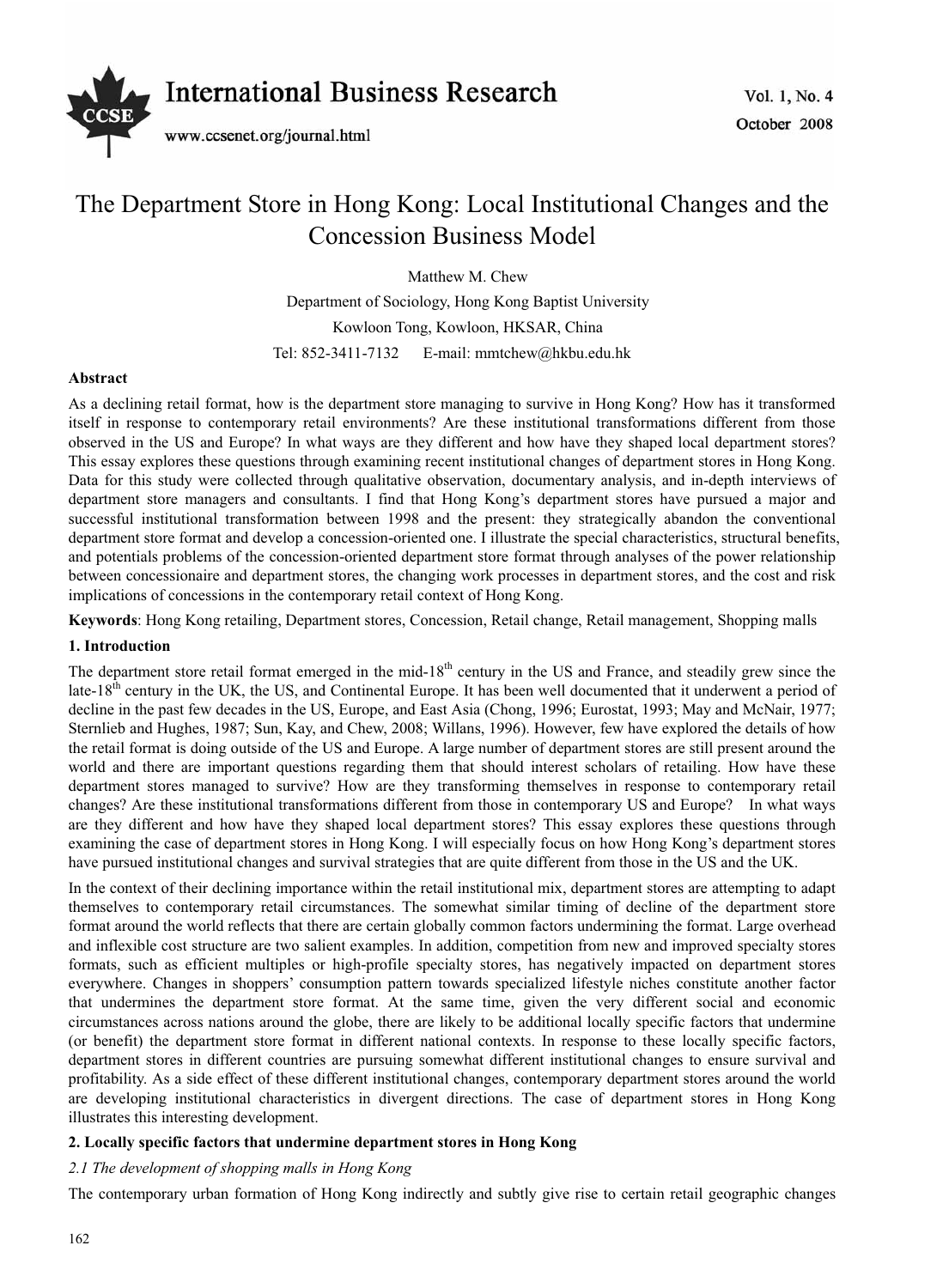that are different from familiar North American and European cases. It is often said that Hong Kong urban development emphasizes a vertical direction of urban expansion (tall buildings) rather than a horizontal one (urban sprawling). Because of the relatively limited extent of urban sprawling, Hong Kong does not feature densely populated downtown districts surrounded by huge suburban or industrial areas with low population density. Because there are few suburban or industrial areas, Hong Kong does not have any greenfield or brownfield shopping malls.

There are relatively far-from-downtown urban districts in Hong Kong and these areas are almost as 'malled' as suburbs in North America and Europe during the past few decades. But the out-of-town malls in Hong Kong possess certain special characteristics that impacted on their reception of the department store format. Instead of being oriented around particular suburban areas, almost all large out-of-downtown malls in Hong Kong are based on the stations of the city's two major mass transit systems. The East Kowloon Railway and the Mass Transit Railway were both completed in the 1980s, and they link downtown areas of Hong Kong to non-downtown residential areas and relatively remote satellite towns. Since Hong Kong is one of the most densely populated cities in the world in terms of residents per land area, within the walking distance of each stations of the two railways live tens of thousands of residents. Due to the enormous traffic of people around the railway stations, large shopping malls were developed immediately next to the stations. There are a few large out-of-downtown malls (eg. those in Tuen Mun or Whampoa) in Hong Kong that are not built around railway stations. These malls are based on satellite towns or housing estates which accommodate numerous of residents. Similar to malls based on railway stations, these malls are guaranteed enormous consumer traffic simply by virtue of their location.

The abundant and guaranteed consumer traffic to these out-of-downtown malls in Hong Kong distinguishes them from typical greenfield or brownfield shopping malls in North America and Europe in an important way. Because greenfield or brownfield malls do not usually have a large number of residents living within their walking distance, the attraction of shopper traffic is a central problematic in the management of malls. A common way to improve shopper traffic is to have a department store serve as an anchor (Dawson, 1983). Department stores work well as an anchor because the wide range of goods they carry appeal to a broad base of shoppers. Having a good anchor, the smaller and more specialized retail stores in a greenfield or brownfield mall will be more likely to receive a minimal amount of shopper traffic, which in turn contributes to the overall success of the mall (Hines and Clurman, 1988). This is the reason that department stores are usually given very favorable rental terms (relative to the smaller shops in the same mall) by the mall management. While an increasingly large number of older department stores in American downtown areas were closed down since the 1960s, new department stores were being established in suburban malls. Even though these new department stores have smaller floor spaces and less prestigious store images compared to conventional downtown department stores, they nonetheless provide a viable means of survival for the department store format. The regional department store chain in the US, for example, currently operates on the basis of a large number of smaller department stores in suburban malls and a small number of huge department stores in the downtown areas of major cities.

Because the out-of-downtown malls in Hong Kong do not require an anchor to attract consumer flow, they are not obliged to give any rental discount to department store tenants. According to one of my informants (an architect experienced in designing shopping malls), the managers of malls in Hong Kong generally appreciate the value of having a department store tenant, but they tend to see the department store tenant more as a prestige booster that directly attract prestigious specialty store chain tenants (eg. expensive global brandnames) than as an anchor for the mall. The majority of out-of-downtown malls in Hong Kong in fact do not feature any department store tenants. Hence, the survival of Hong Kong department stores cannot rely on their functioning as anchors in large shopping malls, and the institutional changes found in contemporary Hong Kong department stores are also not particularly oriented towards adaptation to the circumstances of Hong Kong's suburban shopping malls, as I will show.

#### *2.2 Downtown location and high rental rates*

Urban decay in American cities in the second half of the  $20<sup>th</sup>$  century forcefully undermined the downtown department store, though urban center regeneration is reversing the trend in the past decade. A host of inter-related negative impacts came with the decaying of downtowns, including the decrease of shopper traffic, change to a less affluent shopper base, and the tarnishing of store image. The downtown areas of Hong Kong have not gone through a similar process of urban decay. The oldest central business district, the Central, had always retained the most prestigious office buildings and shopping areas. Three other old business and shopping districts — Causeway Bay, Tsimshatsui, and Mongkok — have never ceased to be the busiest shopping districts in Hong Kong. No other geographic districts in Hong Kong surpass these four downtown areas in offering shopping facilities and prestige to stores, although a few new shopping districts (eg. the several interconnected malls in Shatin) may offer a similarly large amount of shopper traffic.

Instead of undergoing decay, the aforementioned four districts in Hong Kong underwent important renewals that strengthen their position as central shopping areas in the past three decades. Large and luxurious new shopping malls were built, older ones were linked together by various kinds of structures, and most malls are conveniently linked to mass transit railway stations in air-conditioned or automated walkways. In contrast to American downtowns, the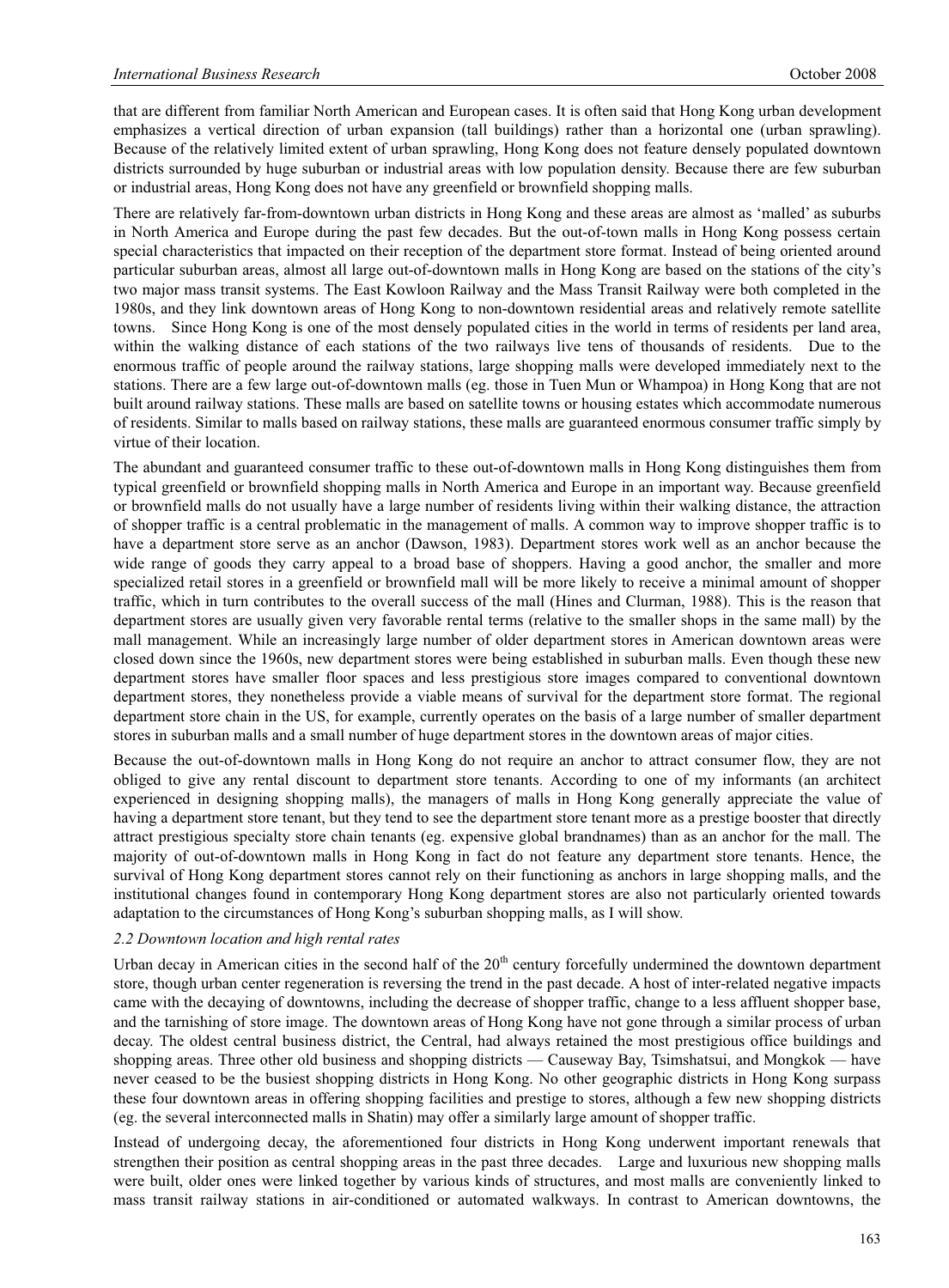downtown areas of Hong Kong never lacked affluent consumers, locational prestige, or upscale built environment in their surroundings.

The tendency for out-of-town malls in Hong Kong to not feature department stores in them, together with the fact that the old downtown districts remain to be the central shopping districts in Hong Kong, strongly pressures Hong Kong's department stores to remain located in downtown areas. Approximately half of all department stores in Hong Kong are located in the four major central shopping districts. Moreover, the department stores that are located in out-of town malls tend to be small and unprestigious. Examples include Seiyu in Shatin and Jusco in Tuen Mun. And the CitiStore chain of department stores, which specialize in out-of town mall locations, carry such a limited range of merchandize that they can hardly be recognized as department stores by a strict industrial definition.

The most significant consequence for Hong Kong department stores of remaining in downtown areas is their being forced to pay extremely high rents. In 1990, Hong Kong climbed to the second place in the world ranking of retail rental rates, closely following those of Tokyo (Phillips, Sternquist, and Mui, 1992). Hong Kong's real estate and retail rents continued to soar in the 1990s before the Asian Crisis, arriving at a peak of US \$693 per square foot in 1994 and still maintaining at \$642 in 1997 for the Causeway Bay district (Fellman, 1996; Jones Lang LaSalle, 1994-1997). Rental rates stayed at a low level for the first few years after 1997, but soared again in the past few years (Jones Lang LaSalle, 1998-2004). Although local department store chains owned some of the buildings where their stores are located, these stores still pay a high opportunity cost. The majority of foreign invested department stores had to bear the high rental rates. Japanese department stores, for example, were heavily affected by rent rates — some were forced to retreat from Hong Kong and others went through business restructuring or change of ownership. Some of the inherently inflexible cost features of the department store format became highly destructive with high rental rates. For example, department stores' need to carry a range of lower profitability (per retail area) merchandize seriously undermined the overall profitability of the store.

The impact of high rental rates was exacerbated by the unsympathetic attitude of real estate developers towards department stores. Department stores in Hong Kong get relatively short rental contracts. Hong Kong's real estate developers commonly arrange for two-year or three-year rental contracts for businesses tenants in order to gain more frequent opportunities to raise the rental rates; real estate prices in Hong Kong continue to soar year after year before 1997. At the same time, real estate developers have been reluctant to adjust the rental rates below the leasing contract when real estate prices plunged after the Asian Crisis. One of the reasons is that because real estate developers in general tend not to have a systematic long-term plan for marketing malls (Kirkup and Rafiq, 1999). But it is also because Hong Kong's particular urban formation does not at all pressure real estate developers to rely on or work with department stores, as I previously discussed.

## **3. Concession as the major institutional adaptation of Hong Kong's department stores**

Not particularly needed by out-of-downtown malls and having to pay extremely high rents, department stores in Hong Kong have been undergoing pressure since the early 1990s to initiate institutional changes to ensure their profitability. Initially, few institutional changes were actually implemented because the local economic bubble provided strong consumer expenditures that kept profitability afloat. The rapid escalation of rental rates in the mid-1990s and the enormous negative impact of the Asian Crisis effectively forced the majority of surviving department stores in the late-1990s to implement significant institutional transformations. The most salient changes in the period between 1998 and the present may be summarized as a strategic transformation from the conventional department store format towards a concession-oriented department store structure.

'Concession' refers to the leasing of partitioned retail counters within a department store to concessionaires. Concessionaires include manufacturers, suppliers, or licensed importers that manage individual brands of products. Concession retail counters are often described as 'shops within shops,' a notion that vividly conveys the spatial, operational, and formal institutional fragmentation that they bring to department store. Concession is certainly not new or unique to Hong Kong. It has been adopted in the UK and the US by a range of large store formats in the past decades (McGoldrick, 1987; Worthington, 1985; 1988). It is also increasingly utilized at present by department store managers in the contemporary West to improve store competitiveness (Aldridge, 2004a; 2004b). Department stores also have the convention of make concession arrangements for a small and selected range of merchandize, the most notable of which is cosmetics.

Nonetheless, the extent to which concession is adopted by Hong Kong's department stores is extraordinary and warrants examination. According to my retail consultant and department store manager informants, all department stores apart from three chains in Hong Kong are devoting most of their prime floor areas and over 70% of their total retail floor space to concession counters. The Japanese department stores that rented their retail space instead of purchased it were hit hardest by the late-1990s' economic downturn, and they were the first to adopt concession for survival. For example, Sogo changed ownership in 1998 and the new management immediately turned the store into a collection of concession counters. The effort was very successful and by the present, Sogo devotes over 90% of space to concessions, many of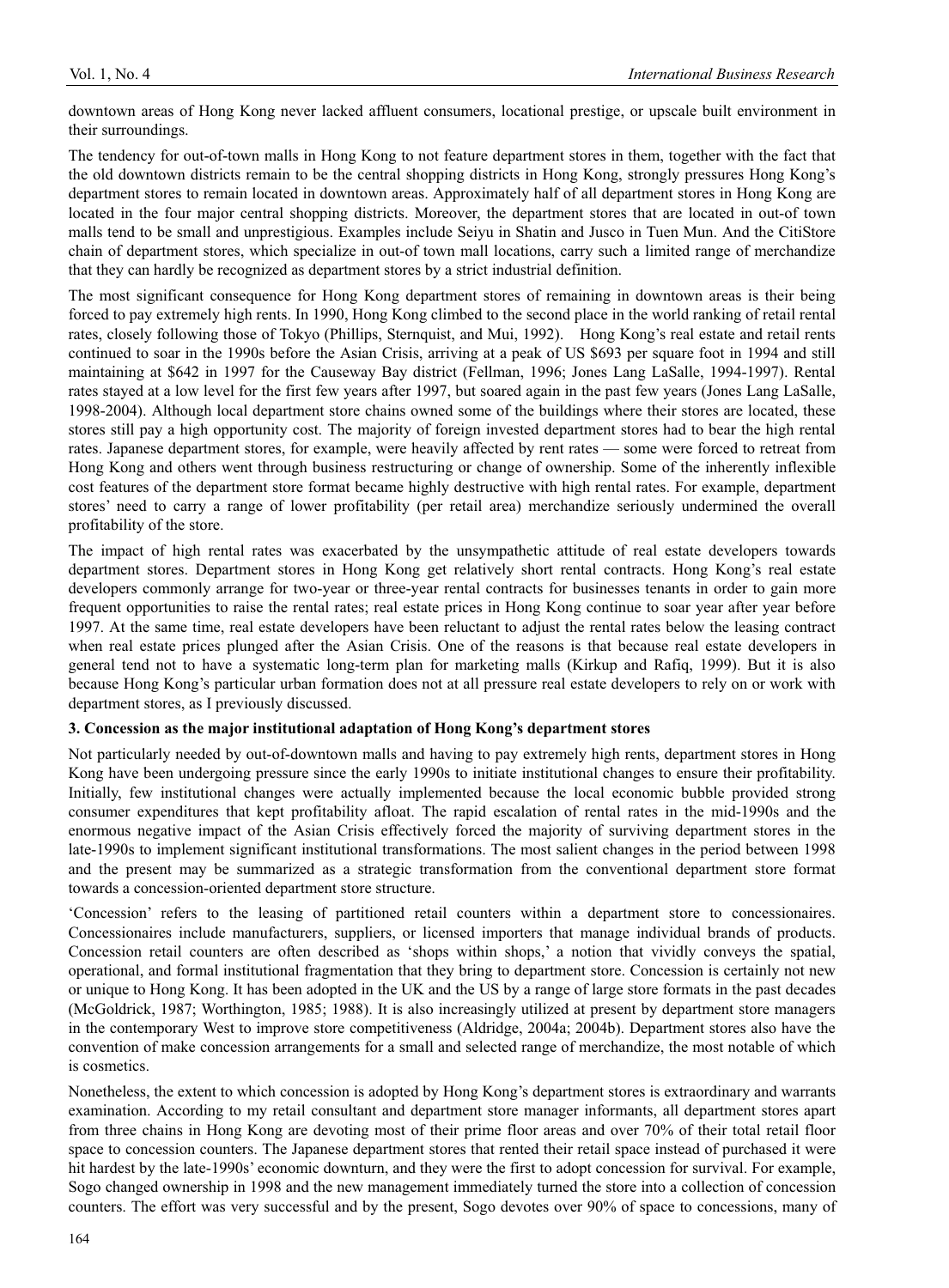which are the world's most prestigious brands. Locally owned chains were the slowest to adopt concession because of the conservative nature of their family-based management and in some cases ownership of their own retail premise. For example, the Sincere Chain did not begin to broadly adopt concession until around 2002, though they presently devote about 70% of their space to concession.

The three chains that did not dedicate more than half of their space to concession counters, including Lane Crawford, Uny, and Mark and Spencer, constitute informative counter-examples. Lane Crawford is an exceptional chain that successfully hybridizes the prestige apparel chain operations and the conventional department store format. Its stores carry a wider range of merchandise than the prestige apparel store and a narrower range of merchandise than the conventional department store. At the same time, all of them are premium price-range fashion products and most of the stores' floor space is assigned to apparel. The upscale nature of these stores makes it necessary for them to occupy prestigious downtown locations. They are more capable of paying the high rents because the high value of their merchandise render their retail space more productive than department store that carry merchandise with wider price ranges.

The Uny Chain was able to avoid the development toward a concession-oriented model mainly because it specializes in out-of-downtown locations. In contrast to the majority of Japanese department store chains, Uny placed its department stores exclusively in malls placed within large housing estates with tens of thousands of middle-class inhabitants. Rental rates in these locations are less exorbitant than downtown locations yet shopper traffic is equally abundant. The reason that the Mark and Spencer Chain avoids concession is clearly associated with its focus on selling own brand merchandise. Since Mark and Spencer stores tend to fill their retail space with own brand apparel, they do not have the option of pursuing concession as a major solution.

#### **4. Relationship between concessionaires and the department store**

To comprehend how concession-oriented department stores diverge from the conventional department store format, the most indispensable factor to investigate is the power play between the department store and its concessionaires. Concession arrangements involve complex cooperation, conflict of interests, and political negotiation between a department store and its concessionaires. From the point of view of the department store management, concessionaires not only need to help bear the overhead and operational costs of the store, they should also contribute to maximizing sales turnover and shopper traffic of the store. Department stores therefore usually welcome prestigious or popular brands to become their concessionaires. In addition, it also prefers concessionaires to offer as steep a discount as possible in store-wide sales and discount their merchandise as frequently as possible.

Manufacturers and retailers in Hong Kong set up concession arrangements with department stores because of risk and cost considerations. High retail rental rates threaten them, especially specialty chains and multiples that expand mainly through opening an increasingly large number of stores. Concession arrangements lower the risk of such expansion by means of lowering rental costs, and rental costs in Hong Kong constitute a large portion of a retailer's overhead and operational expenses. Concession terms typically allow the concessionaire to pay lower-than-market-value rents and make up for the low rent by sharing a certain percentage of their monthly profits with the department store. They may or may not end up making more profit by setting up a concession counter instead of a shop in a mall or on busy streets. But their risks of operational expansion are effectively lowered. Shopper traffic of the department store is also an inherent attraction of concession arrangement for manufacturers and retailers. However, it functions an important attraction primarily for new market entrants or non-established brands. Concessionaires typically ask the department store management to assign to them a good floor section within the department store as well as to attract shoppers through paying for the store's centralized marketing and advertisement services.

In setting up a concession contract, the department store and the concessionaire negotiate on rental rates, profit sharing terms, advertising costs sharing terms, and other secondary details. For example, an informant (manager of a leading local casual wear brand) reveals that her company pays a rental rate of HKD 250 per square feet at a major Causeway Bay department store, which is slightly less than half of the average market rental value. The counter pays between 20% and 25% of its profit to the department store. Contract terms can vary a great deal, depending on the relatively power of the department store and the concessionaire.

Consignment, an arrangement that is in some aspects similar to concession, is not widely adopted by Hong Kong's department stores. In a consignment arrangement, a manufacturer or retailer places their brand merchandise in a department store for sale and shares the profit from sales of the merchandise with the store. To Hong Kong's manufacturers and retailers, consignment may be seen as a limited version of concession with the similar functions of risk control, guaranteed shopper traffic, and lowered rents. However, consignment is much less attractive than concession to the department store management, even though consignment involves a smaller degree of deviation from the conventional department store format. It is because in contrast to concession, consignment contributes very little to the lowering of overhead and operational costs of department stores. Consignment mainly lowers merchandise and inventory costs, but Hong Kong's department stores primarily focus on controlling their rent and staff costs.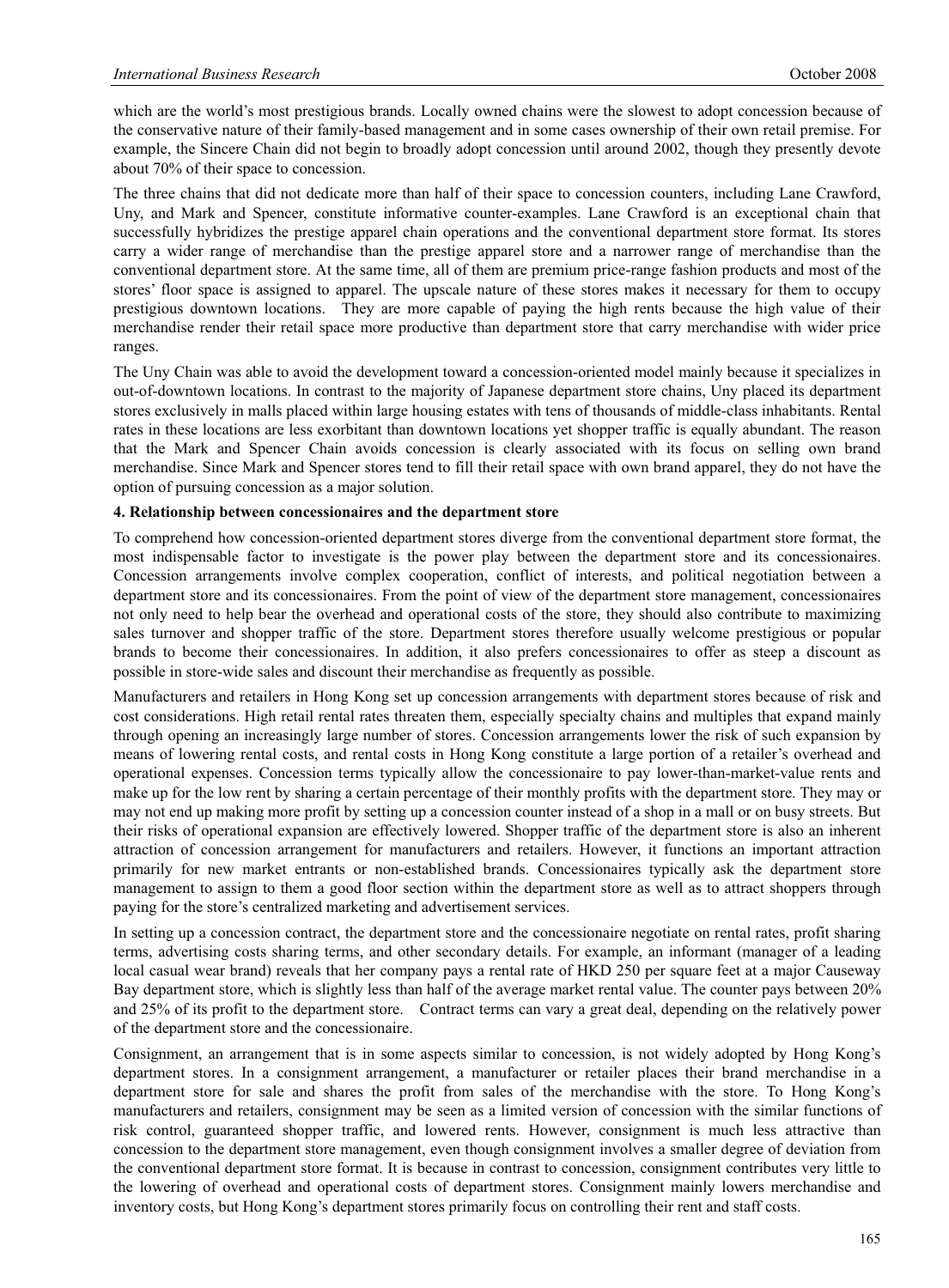#### **5. Institutional changes brought about by concession arrangements**

The turning of over 70% of the retail floor space of a department store into concession counters — as most of Hong Kong's departments stores do — leads the store far away from the conventional department store format. Significant operation and structural changes are entailed. The most notable change involves that of merchandizing and buying operations. If estimated indirectly via retail floor space, only 10% to 30% of the merchandise of Hong Kong's department stores are directly selected, acquired, and managed by the store staff. The rest is under the management of the individual brands that constitute the concessionaires of the department stores.

The shift of a large percentage of the department stores' buying and merchandizing workload to the concessionaires necessitates changes to the department stores' buying and merchandizing departments. In some cases, buying and merchandizing departments are downsized, and new departments are built to deal with the concession related work. In other cases, buying and merchandizing staffs are kept and the departments are re-tuned to deal with the new workload. For instance, menswear merchandisers may pick up the work of selection and management of menswear concessionaires.

With the incoming of numerous concessionaires, new types of routine work are created. Examples include the selection and contracting of new concessionaires, or the management of existing concessionaires. Not anymore focusing singly on store merchandise, these kinds of work are very different from the conventional buying, merchandizing, or sales work processes of a department store. They focus instead on management of the concessionaire tenant mix, negotiation with individual brands, and mobilization and coordination of the department store's concessionaires for collective goals. These work processes may be described as a cross-over between those of a shopping mall manager and those of a conventional department store manager.

Another notable institutional change in Hong Kong's department stores resulting from concession involves frontline sales assistants. Most concessionaires hire and train their own sale personnel to work at concession counters in department stores. Hong Kong's department stores therefore tend to lay off the majority of their sales assistants and relegate frontline sales work to concessionaires. Sales managers are usually kept, however. Even though their workload of training and managing sales assistants are minimized, the sales assistants and sales work of concessionaires still need to be monitored, indirectly managed, and coordinated.

In addition to buying, merchandizing, and frontline sales, the work of visual merchandizing is also partly shifted to concessionaires. Both prestigious fashion brands and middle price range large apparel chains want to centrally manage visual merchandizing of all their store counters in Hong Kong in order to manage brand image. They have specialized personnel to take care of the visual merchandizing of their concession counters. Concessionaires are sometimes allowed to take over the visual merchandizing in the department store's display window if their counters occupy the prime window spots of the store. But Hong Kong's department stores still tend to keep a number of visual merchandizing staff for the work of window display and signage. The coordination of brands in the same floor section is also a vital visual merchandizing work for concession-oriented department stores. The symbolism (including a range of items such as posters and music) and interior design of a cluster of concession counters in a floor section are bound to be very different. Without proper coordination, the floor section as a whole may turn into an unattractive shopping environment. It is the responsibility of the department store's visual merchandizing staff to deal with these potential problems.

Cashier work can in principle be easily shifted to concessionaires, but the majority of Hong Kong department stores prefer to keep it to the store. Central administration of cashiering helps the department store to keep track of the turnover figures of all concessionaires. Even if the data may not be required for retail information systems (since the concessionaires will do such analyses for themselves), they are needed as a database for the sharing of profits between the department store and individual concessionaires.

Subtle changes are introduced into marketing, advertising, and sales campaigning of Hong Kong's department stores by a concession-oriented business model. The management and building of a department store brand can become very different when the store is not the one who merchandizes. The merchandise sold in Hong Kong's department store is selected by the buyers and merchandisers of concessionaires. The department store still gets to choose its own particular mix of brand suppliers, thereby indirectly affecting the range of merchandise sold in store. Yet brands that are available to set up concession counters in Hong Kong's department stores are not unlimited in supply. They are largely limited to local brands, East Asian ones, and established global ones from Europe and North America. Moreover, concessionaires tend to offer very similar merchandise in their concession counters in different department stores.

In general, the work of department store brand-building is complicated as well as undermined. For example, local department store chains used to market their merchandise through making and distributing their own catalogs in the 1990s. At present, they have stopped making department store catalogs altogether. The Lane Crawford chain, which still merchandize a comparatively large share of its merchandise, is perhaps the only department store can still make use of catalogs in Hong Kong. It is not clear how department store catalogs should differentiate from their competitors' when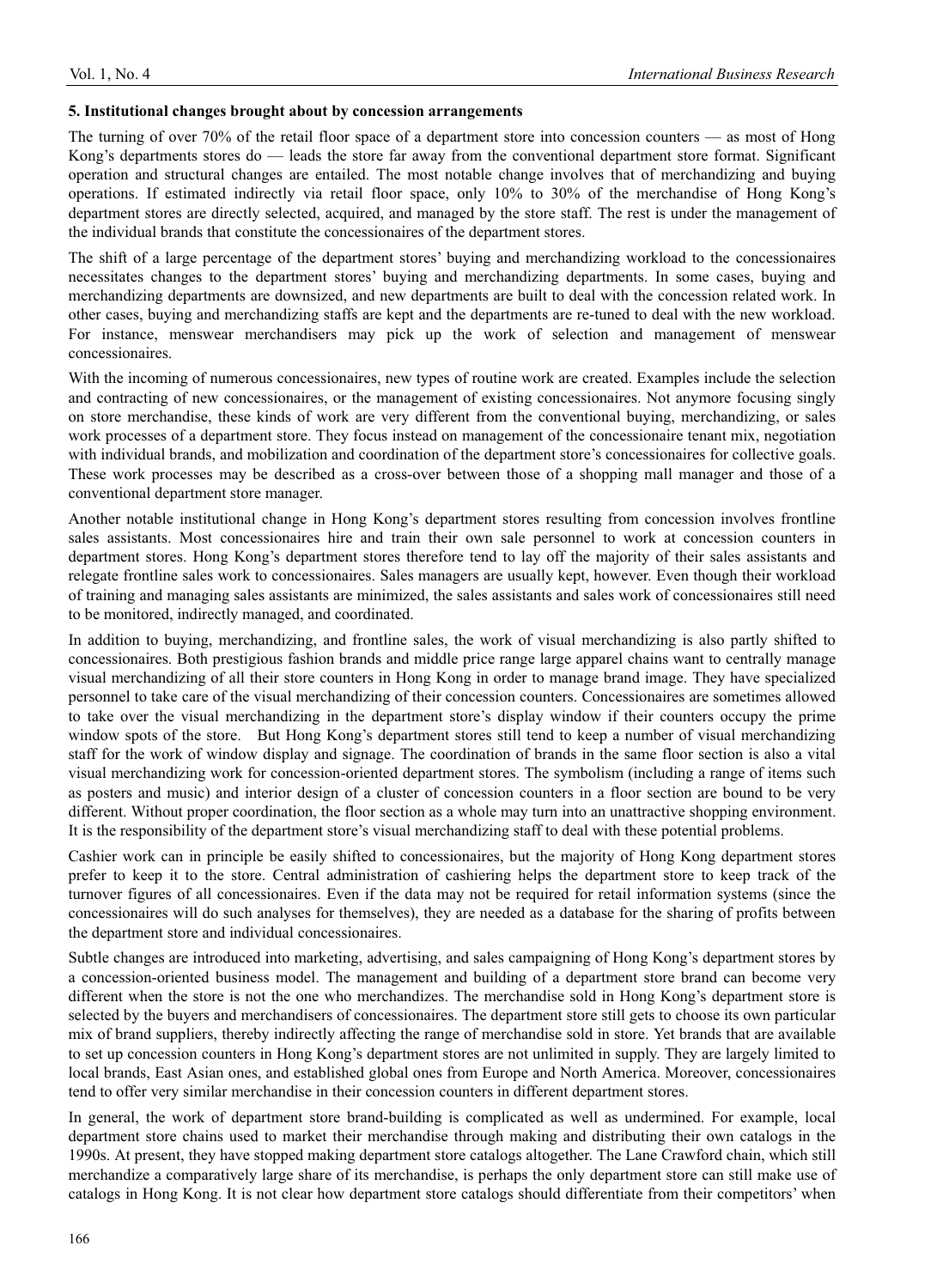more than 70% of the store's merchandise is entirely decided by concessionaires.

The efforts and strategies of concession-oriented department stores to advertise also diverge from that of conventional department stores. Their advertisement contents tend to avoid foregrounding the reality of the store as a highly decentralized institution with numerous concession counters. Otherwise it may devolve into advertisement for a disparate collection of individual brands. But presenting the department store as an integral whole is not always plausible and truthful under the new circumstances. For instance, department store sale ads in Hong Kong used to attract shoppers through detailing how much exactly specific products are discounted. Such a type of ads is currently uncommon because concessionaires might consider it as a threat to their brands' prestige and it is also difficult for department stores to balance the interest of various concessionaires when specific products are named in ads.

Sales campaigns, a powerful and frequently used marketing method in the Chinese context, become one of the focal points of power political contentions between department stores and their concessionaires. Increased shopper traffic and turnover during sale campaigns benefit department store as well as concessionaires. However, sale campaigns usually cost concessionaires more than department stores. In a concession-oriented department store, merchandise that is discounted is not paid for by the department store. In other words, the price reduction necessitated by the sale burdens concessionaires much more than department stores. No wonder an informant (a middle level manager of a local department store chain) observes that sales campaigns are almost two times more frequent than before after her department store had adopted a concession-oriented model. Concessionaires are also reluctant to accept the steep discount rate that department stores tend to fix collectively for store-wide campaigns. The department store does not in principle need to consider how sale campaigns negatively affect individual concessionaires. If a concessionaire's brand image and profitability are hurt because of frequent sales, the department store does not directly bear the consequences anyways. Negotiations with concessionaires on discount rates have become one of the onerous routine of the department store management in Hong Kong.

#### **6. Discussion and Conclusion**

I have elaborated how the concession-oriented department store deviates in various ways from the conventional department store format. Buying, merchandizing, and front-line sales functions are greatly reduced. Negotiation with concessionaires and management of them in order to ensure rent revenue become a central operational focus. The management of a concession-oriented department store to some extent resembles that of a shopping mall, and the operation of a concession-oriented department store to a certain degree resembles that of a real estate business.

The adoption of the concession-oriented model in Hong Kong represents a viable way through which department stores can cope with the conventional department store format's inherent weaknesses in comparison with specialty stores. Instead of competing head-to-head against specialty stores, Hong Kong's department stores choose to join forces with specialty brand manufacturers and retailers. The concession-oriented department store is practically outsourcing its major retailing functions to specialty stores.

From the point of view of retail change theory, the rise of the concession-oriented model may be interpreted as a dialectic synthesis of the shopping mall format and the conventional department store triggered by the retail environment of high rental rates, downtown locations, and anchorless malls in Hong Kong. The dialectic theory highlights how two different competitive retail formats institutionally shift towards each other to generate a new hybrid format that contains the advantages of both (Maronick and Walker, 1974). On the one hand, specialty stores could gain additional advantages from setting up concession counters in department stores because they can benefit from the department store's shopper traffic, lowered rental rates, department store brand, and experienced retail management. On the other hand, department stores are challenged by high rents, a serious threat that has rendered the concession-oriented business model acceptable to Hong Kong's department store management. So far, the concession model has been quite successful. It has helped many Hong Kong's department stores to stay profitable and has attracted numerous prestigious brands to the concession counter option.

The concession-oriented model is not without potential problems, however. The difficulty it produces for department store brand building, the coordination problem involved with incoherent visual merchandizing in a floor section, or the great efforts needed to mobilize concessionaries for any collective efforts are some examples. The future experiences of Hong Kong's department stores will certainly inform us more about these and other emergent problems of the concession-oriented department store format.

The considerable institutional changes of Hong Kong's department store should also alert retail scholars to the great extent to which department stores across the globe can vary in responding to the decline of the conventional department store format. A fruitful research direction for future studies will be to explore this global variation in other parts of Asia as well as other non-Western countries. A comparison of the divergent institutional adaptations of the department store in different parts of the world not only informs us on how the retail business is doing in different localities, but also promises to offer theoretical insights on retail change and competitive retail formats.